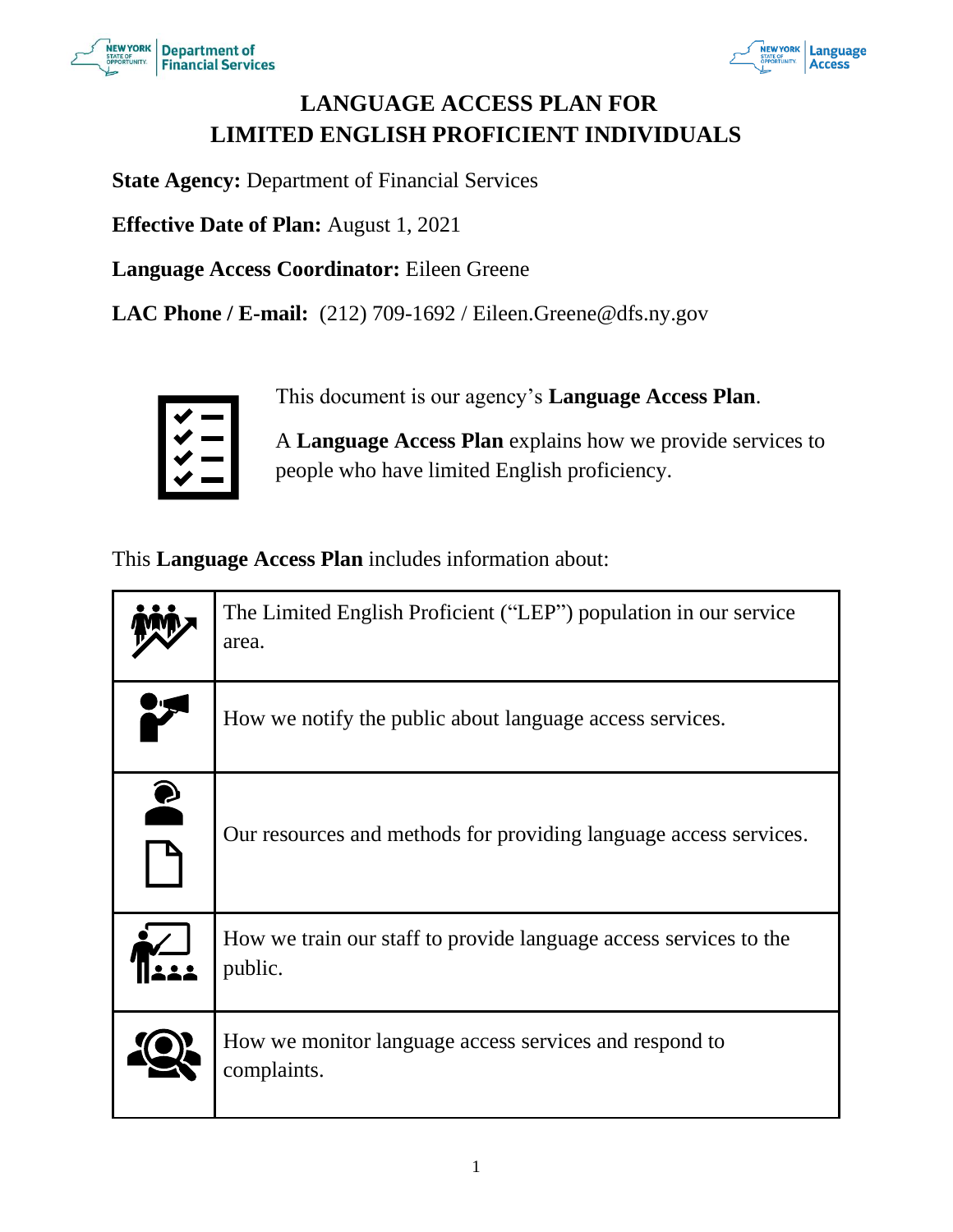



# **Table of Contents**

| PART 2 – The Limited English Proficient Population in Our Service Area3      |  |
|------------------------------------------------------------------------------|--|
| PART 3 – Public Outreach About the Availability of Language Access Services4 |  |
|                                                                              |  |
|                                                                              |  |
|                                                                              |  |
|                                                                              |  |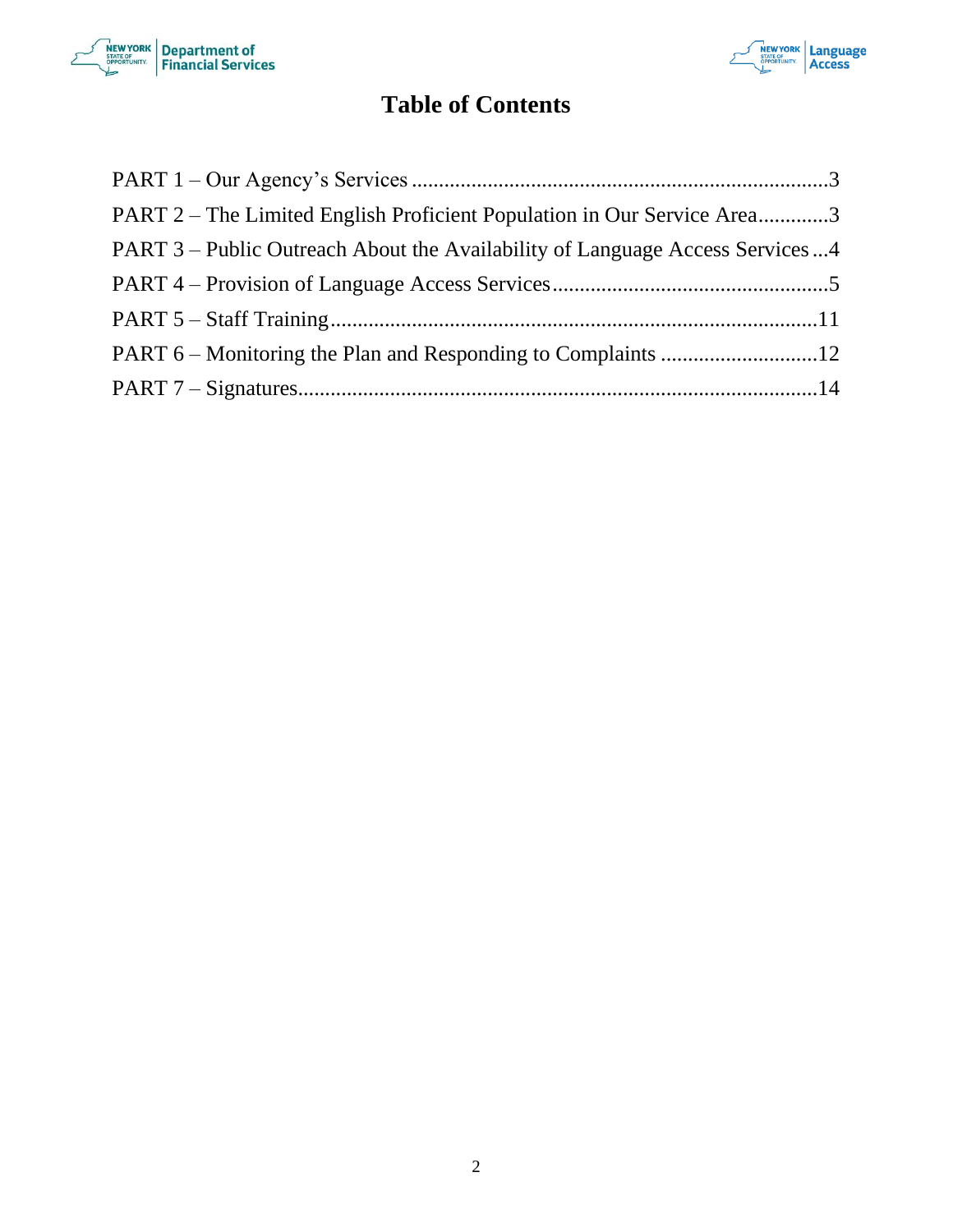



<span id="page-2-0"></span>

**We prepared this Language Access Plan ("Plan") to comply with Executive Order No. 26, as amended by Executive Order No. 26.1, which established New York's Statewide Language Access Policy. <sup>1</sup> This Plan explains how we make sure that Limited English Proficient ("LEP") individuals have meaningful access to agency services, programs, and activities.**

**In this Plan, LEP individuals are understood as people who do not speak English as their primary language and who have a limited ability to read, speak, write, or understand English.** 

#### **Our agency's services to the public include:**

The New York State Department of Financial Services (DFS) is the primary regulator for all state-licensed and state-chartered banks, credit unions, and mortgage bankers and brokers. All mortgage loan servicers doing business in New York State must be registered with or licensed by DFS. The Department also oversees all insurance companies operating in New York, licenses all budget planners, finance agencies, check cashers, money transmitters, and virtual currency businesses operating in New York. DFS investigates and prosecutes insurance and financial fraud, working with law enforcement and regulatory agencies at the federal, state, county, and local levels. DFS takes reports about suspected insurance fraud from the public. DFS answers consumer questions about financial products via our hotline and secure portal and accepts complaints from the public via mail, fax and online secure portal regarding financial products and services in New York and about state-chartered and licensed financial institutions. A limited number of staff are currently available to speak publicly upon request about a variety of financial products and subjects.

# <span id="page-2-1"></span>**PART 2 – The Limited English Proficient Population in Our Service Area**

**Our agency uses U.S. Census data (including data from the American Community Survey) to determine the top ten languages most commonly spoken by LEP individuals in New York State.** 

**The estimated total number of LEP individuals in our service area is:** Approximately 2.5 million LEP individuals in New York State.

<sup>1</sup> For additional information about our agency's obligations to provide language access services, please visit: https://www.ny.gov/language-access-policy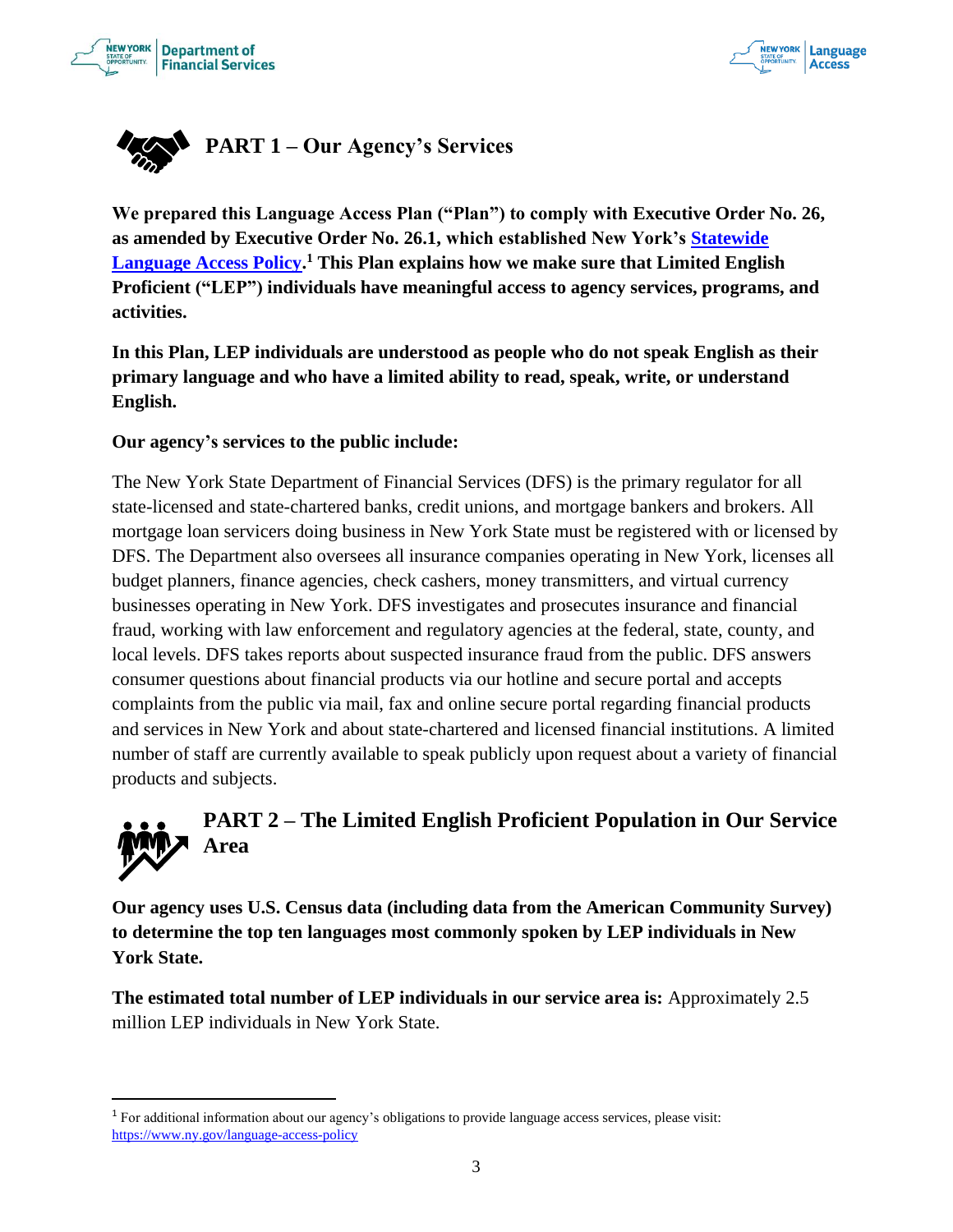



| The top ten languages spoken by LEP individuals in New York State are: |  |  |  |
|------------------------------------------------------------------------|--|--|--|
|------------------------------------------------------------------------|--|--|--|

| #                       | Language       | <b>Estimated Number of</b><br><b>LEP Speakers</b> |
|-------------------------|----------------|---------------------------------------------------|
| 1                       | Spanish        | 1,201,322                                         |
| $\boldsymbol{2}$        | Chinese        | 379,745                                           |
| 3                       | Russian        | 119,380                                           |
| $\overline{\mathbf{4}}$ | Yiddish        | 64,070                                            |
| 5                       | Bengali        | 64,020                                            |
| 6                       | Korean         | 55,506                                            |
| 7                       | Haitian Creole | 54,746                                            |
| 8                       | Italian        | 46,431                                            |
| 9                       | Arabic         | 40,781                                            |
| <b>10</b>               | Polish         | 34,840                                            |

Our agency will reassess the public's language needs at least every two years after the effective date of this Plan.

#### **Our agency tracks encounters with LEP individuals in the following ways:**

DFS utilizes a NYS Office of General Services (OGS) approved vendor to provide language assistance services to LEP individuals. DFS receives monthly reports from the vendor that detail the number of calls serviced by an interpreter on behalf of DFS. The top 10 languages spoken by LEP individuals are confirmed to be provided by the vendor. In-person encounters are reported directly to the LAC.



# <span id="page-3-0"></span>**PART 3 – Public Outreach About the Availability of Language Access Services**

**Our agency informs LEP individuals about their right to free language assistance services in the following ways, using at least the top ten languages shown in Part 2 of this Plan:**

 $\boxtimes$  LEP individuals are directly informed by our staff

**In which ways?** Staff informs LEP individuals directly, if possible, about their right to free language assistance services with the assistance of bilingual staff members if available. Staff also utilizes the vendor's interpreter for assistance in communicating with LEP individuals about their right to free language access services.

⊠ Signs posted about language assistance services

 $\boxtimes$  In areas operated by the agency and open to the public

 $\Box$  Other (describe)

Click here to enter text.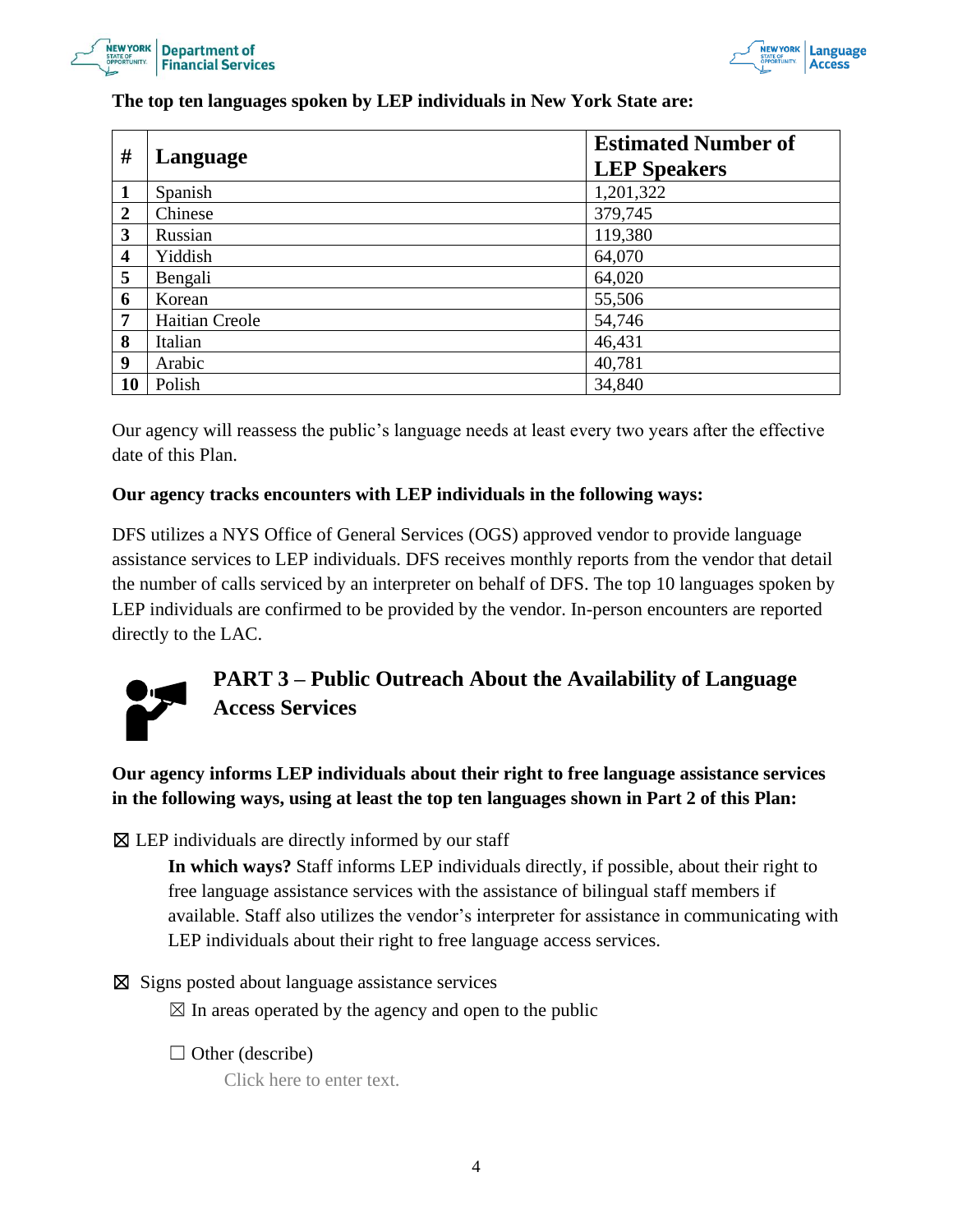



 $\boxtimes$  Information is published on our agency's website in at least the top ten languages spoken by LEP individuals in New York State

 $\Box$  Outreach and presentations at schools, faith-based groups, and other community organizations **What are the LEP populations targeted?** Click here to enter text.

 $\Box$  Local, non-English language media directed at LEP individuals in their languages **What are the LEP populations targeted?** Click here to enter text.

 $\square$  Social media posts directed at LEP individuals in their languages

**What are the LEP populations targeted?** Click here to enter text.

☒ Telephonic voice menu providing information in non-English languages **In which languages?** Spanish

 $\Box$  Other (describe)

<span id="page-4-0"></span>Click here to enter text.



## **A. Determining the Need for Services**

**During** *in person* **encounters, our agency uses the following tools to determine whether an individual is LEP, and what their primary language is:**

☒ "I Speak" posters or visual aids that provide information about free interpreting services in multiple languages

 $\Box$  Reception staff make those determinations based on training and experience.

 $\boxtimes$  Bilingual staff members, where available, assist in identifying LEP individual's language

 $\Box$  Other (describe) Click here to enter text.

# **On** *telephone calls***, our agency uses the following tools to find out if an individual is LEP, and what their primary language is:**

 $\Box$  Reception staff make those determinations based on training and experience

 $\Box$  Bilingual staff members, where available, assist in identifying an LEP individual's language

☒ Telephonic interpreting service

 $\Box$  Other (describe) Click here to enter text.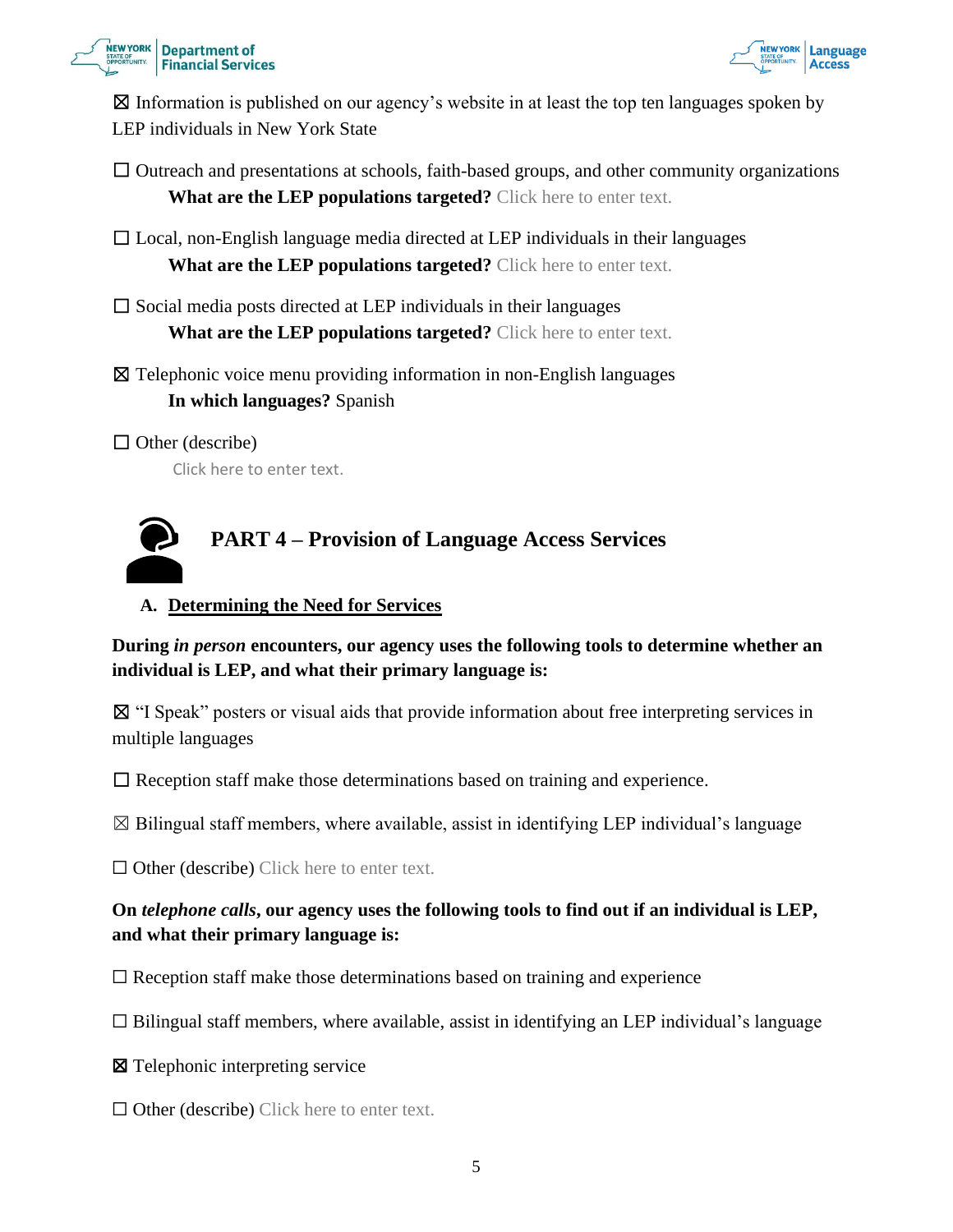



# **Our agency's protocols for assessing whether an individual needs** *oral interpreting* **services in different service situations is as follows:**

☒ **During office in-person encounters:** In the event that a consumer does not appear to understand information provided or appears unable to communicate their needs clearly enough for staff to provide service, staff will contact the telephonic interpreting services vendor for interpreting assistance.

☒ **At initial contact in the field:** Staff uses personal assessment skills to assess needs of the individual. If a consumer does not appear to understand information provided or appears unable to communicate their needs clearly enough for staff to provide service, staff contacts the telephonic interpreting services vendor for assistance.

☒ **When speaking on the telephone:** Via telephonic recorded message on the Division of Taxation and Finance's (DTF) Call Center that handles the agency's first level of calls. DFS staff who receive a direct telephone call from an LEP are instructed to call an interpreter and conference in the LEP individual.

 $\Box$  **For pre-planned appointments with LEP individuals:** Click here to enter text.

□ **Other (describe):** Click here to enter text.

# **Our agency records and maintains documentation of each LEP individual's language assistance needs as follows:**

Language needs of LEP individuals seeking services in person are recorded in their case file. Vendor reports to DFS on frequency of translation/interpretation and languages spoken are also maintained. In addition, staff report LEP interactions via email to the LAC.

# **B. Oral Interpreting Services**

#### **Our agency has made the following resources available for oral interpreting requests:**

 $\Box$  Bilingual staff members who work directly with LEP individuals **Number of staff and languages spoken:** Click here to enter text.

 $\Box$  Bilingual staff members who provide oral interpreting services on a volunteer basis **Number of staff and languages spoken:** Click here to enter text.

☒ Telephonic interpreting service

**Name of Vendors:** Any vendor under the NYS OGS Statewide Administrative Services Contract.

 $\Box$  Contracts or other arrangements with school and community organizations **Number of staff and languages spoken:** Click here to enter text.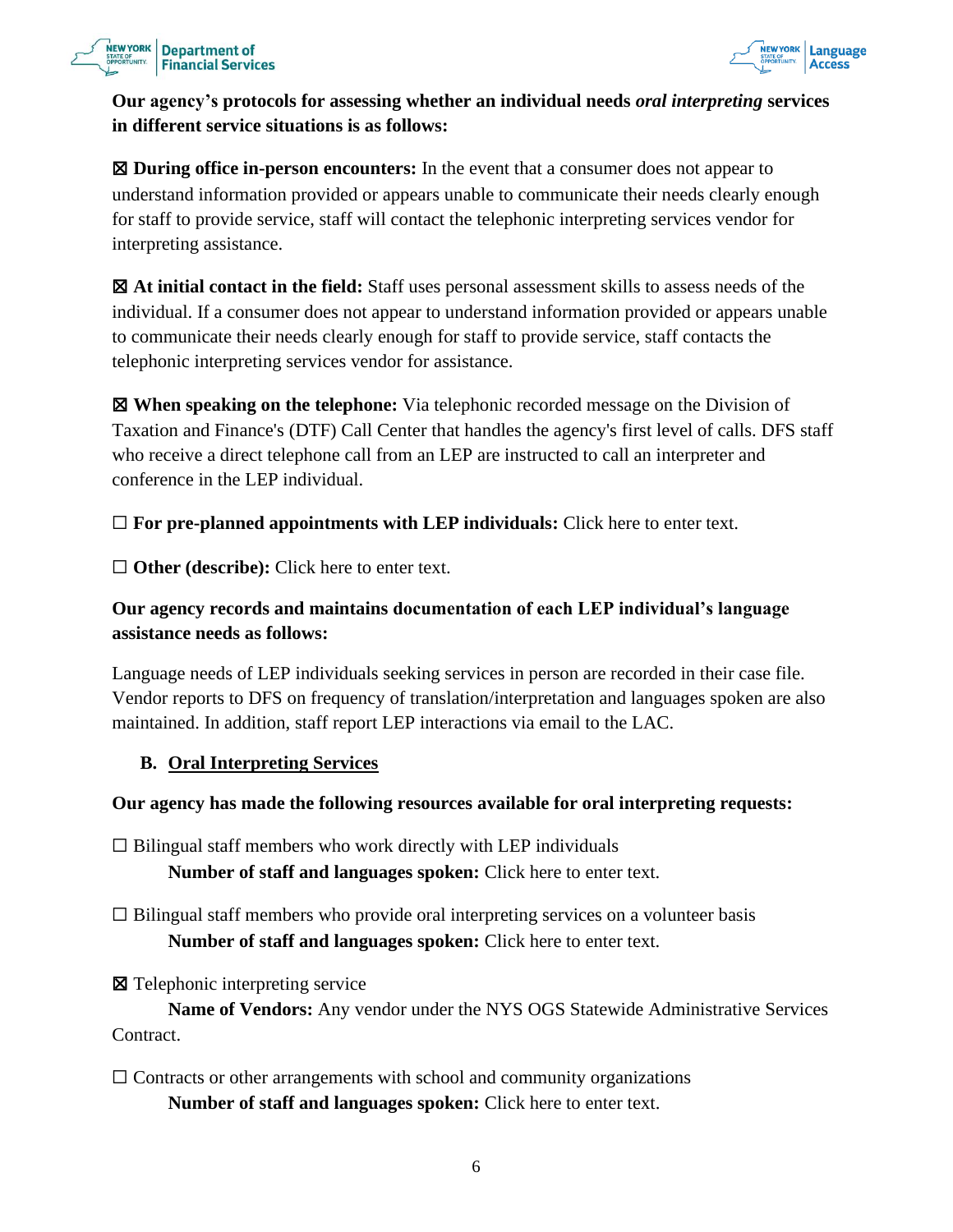



 $\Box$  Other (Describe) Click here to enter text.

# **Our agency protocols for informing LEP individuals that free interpreting services will be provided and that they do not need to provide their own interpreters is as follows:**

☒ **During office in-person encounters:** Staff verbally inform LEP individuals of free interpreting services available with the assistance of "I Speak" posters or bilingual staff if and where available. In the event that a consumer does not appear to understand information provided or appears unable to communicate their needs clearly enough for staff to provide service, staff will contact the telephonic interpreting services vendor for assistance.

☒ **At initial contact in the field:** Staff verbally inform LEP individuals of free interpreting services available with the assistance of "I Speak" cards or bilingual staff if and where available. In the event that a consumer does not appear to understand information provided or appears unable to communicate their needs clearly enough for staff to provide service, staff will contact the telephonic interpreting services vendor for assistance.

☒ **When speaking on the telephone:** Via telephonic recorded message on the DTF Call Center. Staff who receive a direct telephone call from an LEP are instructed to call an interpreter and conference in the individual.

 $\Box$  **For pre-planned appointments with LEP individuals:** Click here to enter text.

☐ **Other (describe):** Click here to enter text.

# **Our agency's protocols for obtaining interpreting services in a timely manner is as follows:**

Vendor used for interpreting will ensure that DFS staff has access to interpreters in a timely manner. Frontline staff and the DTF Call Center are trained on how to access the vendor's interpreters.

# **If an LEP individual insists on using a family member, friend, or other person as an interpreter, our protocols for deciding whether to accept or decline such an arrangement is as follows:**

LEP individuals that come into contact with our agency are informed of the availability of free interpreting services. Generally, an LEP individual may not use a family member, friend, or a minor as an interpreter. However, **during emergencies** an LEP individual is permitted to use a minor, a family member or friend as an interpreter. Upon request, an LEP individual may also be permitted to use a minor, a family member or friend as an interpreter for routine matters, such as asking the location of the office, hours of operation or rescheduling an appointment. Where the interaction with the LEP individual occurs at the agency's office, and an individual is permitted to use an interpreter of his or her choosing, he or she must fill out a written consent/waiver form.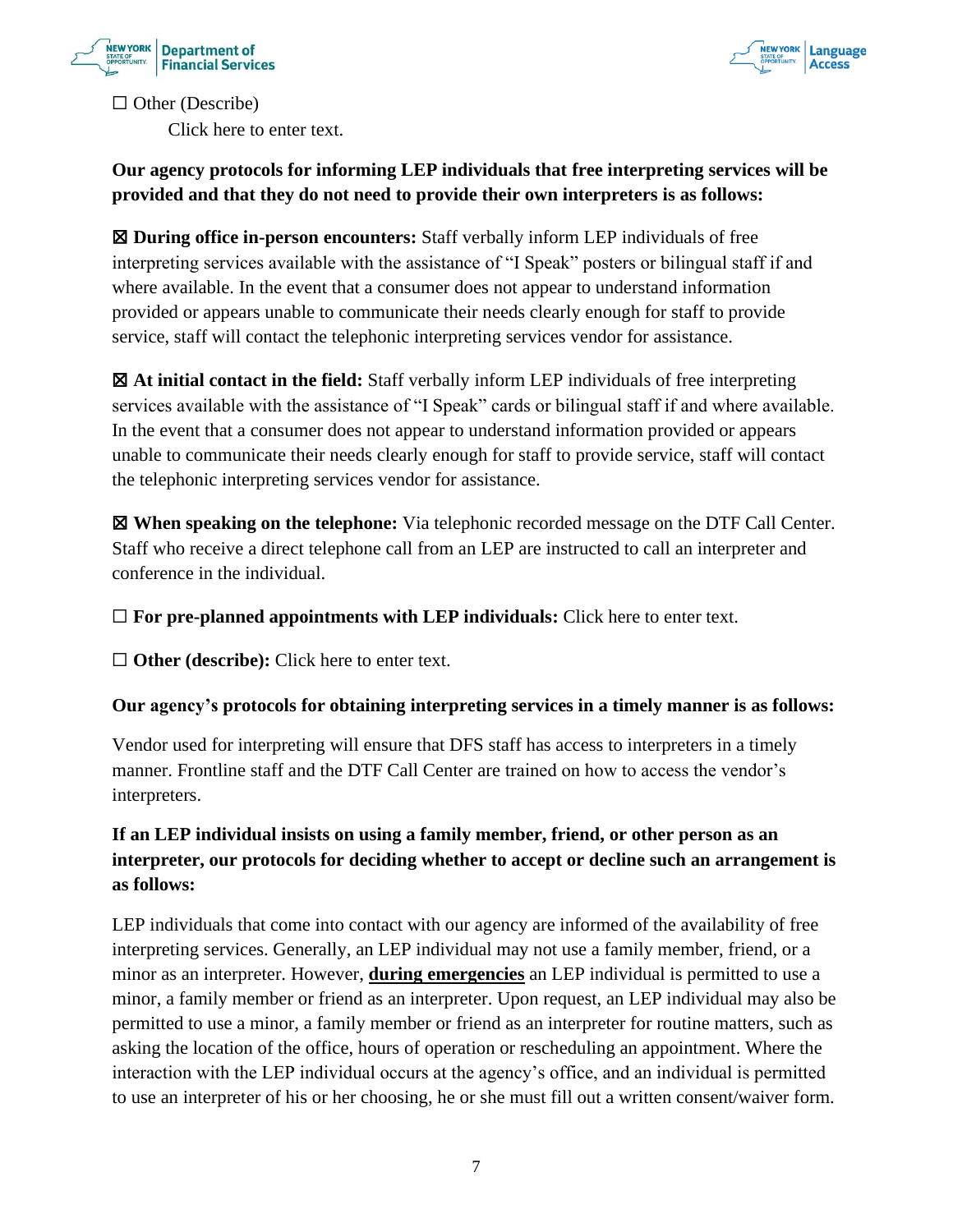



Where an LEP individual is engaged in official business with the agency, the agency provides an independent interpreter at all times. An LEP individual will not be permitted to use an independent interpreter of his or her choosing when filling out applications or when involved in other legal matters.

# **Our agency provides information to all staff members who have contact with the public about how to obtain oral interpreting services. Our protocol in this regard is as follows:**

DFS trains all staff on how to connect with the oral interpreting services vendor through state mandated Statewide Learning Management System (SLMS). Training and DFS-Specific Training Module posted as an addendum to the State Training on SLMS. All staff are trained annually.

# **The agency's Language Access Coordinator ("LAC") maintains a list of oral interpreting resources that are available to staff. This resource list includes:**

- ☒ Names and contact information for all resources
- $\Box$  Names and locations of staff members who are available to act as interpreters or provide services directly in an LEP individual's primary language
- ☒ Languages in which each interpreter or service is qualified
- ⊠ Procedures for accessing each interpreter or service

# **Our agency records and maintains documentation of oral interpreting services provided to LEP individuals at each encounter. Our protocol in this regard is as follows:**

DFS relies on vendor's records, which are sent to DFS annually and include frequency of use and languages spoken.

#### **Cultural Competence and Confidentiality Our agency makes sure interpreters are culturally competent<sup>2</sup> in the following ways:**

Where DFS utilizes independent interpreting services, that vendor will implement quality assurance standards to guarantee that its interpreters are trained and are linguistically and culturally competent. Occasionally and for routine matters, DFS uses multilingual staff volunteers who are self-assessed in their own language competency.

# **Our agency makes sure interpreters follow state and federal confidentiality protocols in the following ways:**

Training provided to staff addresses the importance of confidentiality. Furthermore, independent interpreters will enforce standards of confidentiality in accordance with NYS Law.

https://minorityhealth.hhs.gov/Assets/pdf/checked/Assuring\_Cultural\_Competence\_in\_Health\_Care-1999.pdf

<sup>2</sup> Cultural Competence is defined as *a set of congruent behaviors, attitudes, and policies that come together in a system or agency or among professionals that enables effective interactions in a cross-cultural framework.* U.S. Department of Health and Human Services, Office of Minority Health. 2000. Assuring Cultural Competence in Health Care: Recommendations for National Standards and an Outcomes-Focused Research Agenda. Extracted from: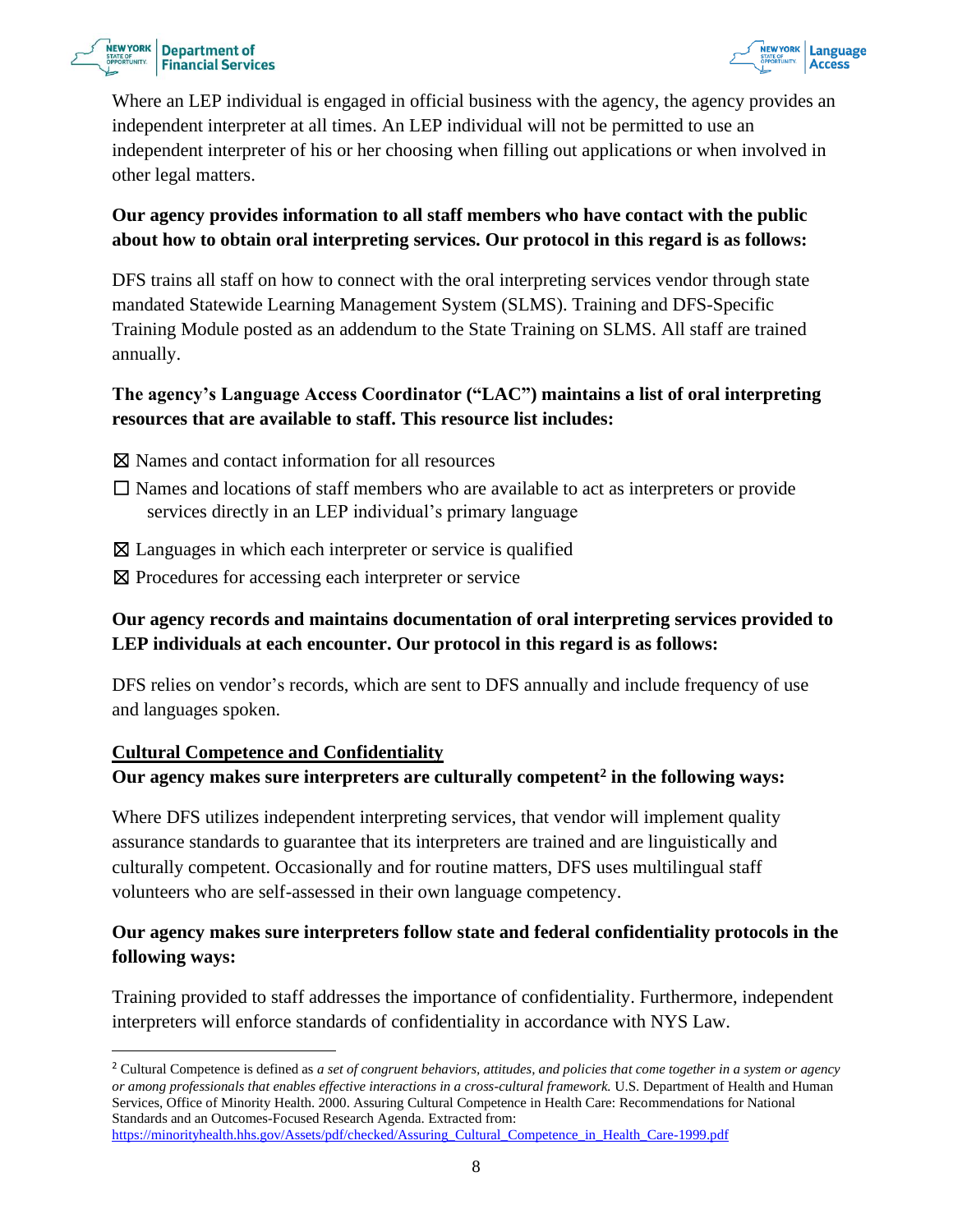



#### **C. Translations of Documents**

# **At least every two years after the effective date of this Plan, our agency determines and reassesses vital documents (including website content) that must be translated. This process is accomplished in the following ways:**

DFS convenes the agency's Language Access Working Group as needed, but at least once a year, to identify any new or existing vital documents that should be translated pursuant to the Executive Order. The workgroup comprises the LAC, an Administration Liaison, a Consumer Assistance Unit Liaison, a Mortgage Assistance Liaison, a Training Liaison and a Liaison from our Office of General Counsel.

The group functions to ensure DFS compliance with its LAP. The Language Access Working Group's responsibility is to: 1) identify and timely recommend translation of vital documents, 2) ensure that identified vital documents are written in plain language prior to translation, and 3) continue to ensure that vital documents are currently translated in the languages according to the LAP.

# **Our agency's process for making sure documents are written in plain language<sup>3</sup> before they are translated into other languages is as follows:**

All vital documents intended for public dissemination from DFS shall meet the plain language requirement. Readability assessment and Flesch-Kincaid readability test are done by the LAC before translation.

#### **Our agency has the following resources available for translation of documents:**

☒ Contracts with vendors for translation services

**Names of vendors/languages:** Language Today and potentially any other vendor under the OGS Statewide Administrative Services Contract.

# $\Box$  Contracts or other arrangements with schools and community organizations **Names of schools/organizations and languages:** Click here to enter text.

 $\Box$  Translation of documents by bilingual staff members

 $\Box$  Other (describe)

Click here to enter text.

<sup>&</sup>lt;sup>3</sup> The Plain Writing Act of 2010 defines plain language as writing that is clear, concise, well-organized, and follows other best practices appropriate to the subject or field and intended audience. Extracted from: https://www.govinfo.gov/app/details/PLAW-111publ274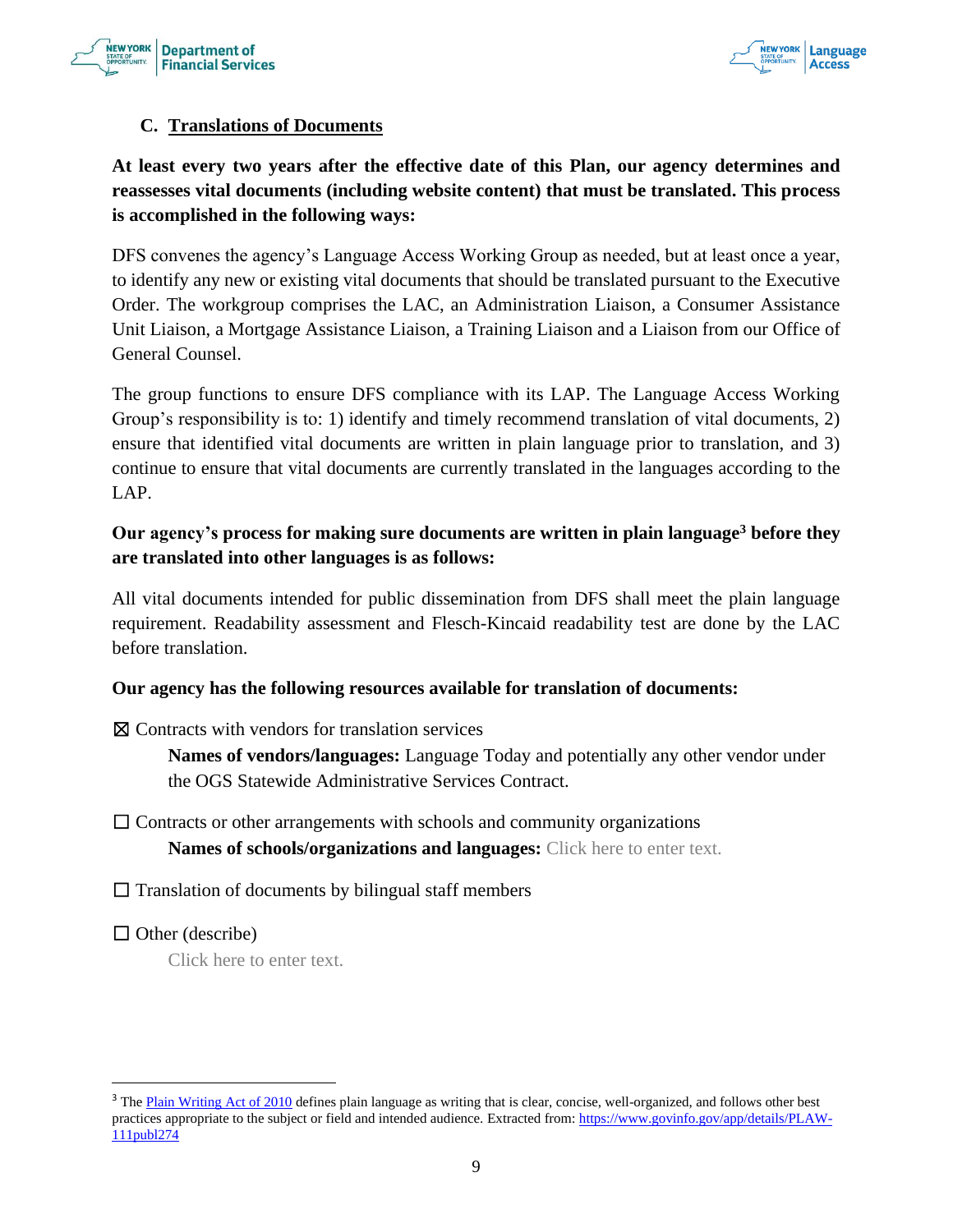



#### **The agency's Language Access Coordinator ("LAC") maintains a list of translation resources that are available to staff. This resource list includes:**

- ☒ Names and contact information for all resources
- $\Box$  Names and locations of staff members who are available to provide translations of documents
- $\boxtimes$  Languages in which each translation service is qualified
- ☒ Procedures for accessing each translation service

## **Our agency translates documents that LEP individuals submit in their primary languages in a timely manner. Our protocol in this regard is as follows:**

Documents in need of translation are identified and sent directly to the vendor in a timely manner.

#### **The following non-exhaustive list of documents are currently translated by our agency in the languages indicated:**

In compliance with Executive Order 26.1, our agency will complete translations of the below list of documents in the newly added top languages (Arabic, Italian, Polish, and Yiddish) by August 1, 2022.

- *AR: Arabic*
- *BE: Bengali*
- *CH: Chinese*
- *HA: Haitian-Creole*
- *IT: Italian*
- *KO: Korean*
- *PO: Polish*
- *RU: Russian*
- *SP: Spanish*
- *YI: Yiddish*

| <b>Name</b>                                                                | <b>Top Ten Languages</b> |           |              |    |    |                           |    |           |                           |    |
|----------------------------------------------------------------------------|--------------------------|-----------|--------------|----|----|---------------------------|----|-----------|---------------------------|----|
|                                                                            | <b>AR</b>                | <b>BE</b> | <b>CH</b>    | HA | IT | KO                        | PO | <b>RU</b> | SP                        | YI |
| <b>Consumer Complaint Form</b>                                             |                          | X         | X            | X  | X  | X                         |    | X         | X                         | X  |
| <b>External Appeal (Health</b><br>Insurance) Form                          |                          | X         | $\mathsf{x}$ | X  | X  | X                         |    | X         | $\boldsymbol{\mathsf{x}}$ | X  |
| Assignment of Health<br>Benefits (AOB) Form                                |                          | X         | X            | X  | X  | X                         | X  | X         | X                         | X  |
| Health Insurance Independent<br>Dispute Resolution Form -<br>Patient (IDR) |                          | X         | X            | X  | X  | $\boldsymbol{\mathsf{x}}$ | X  | X         | $\boldsymbol{\mathsf{x}}$ | X  |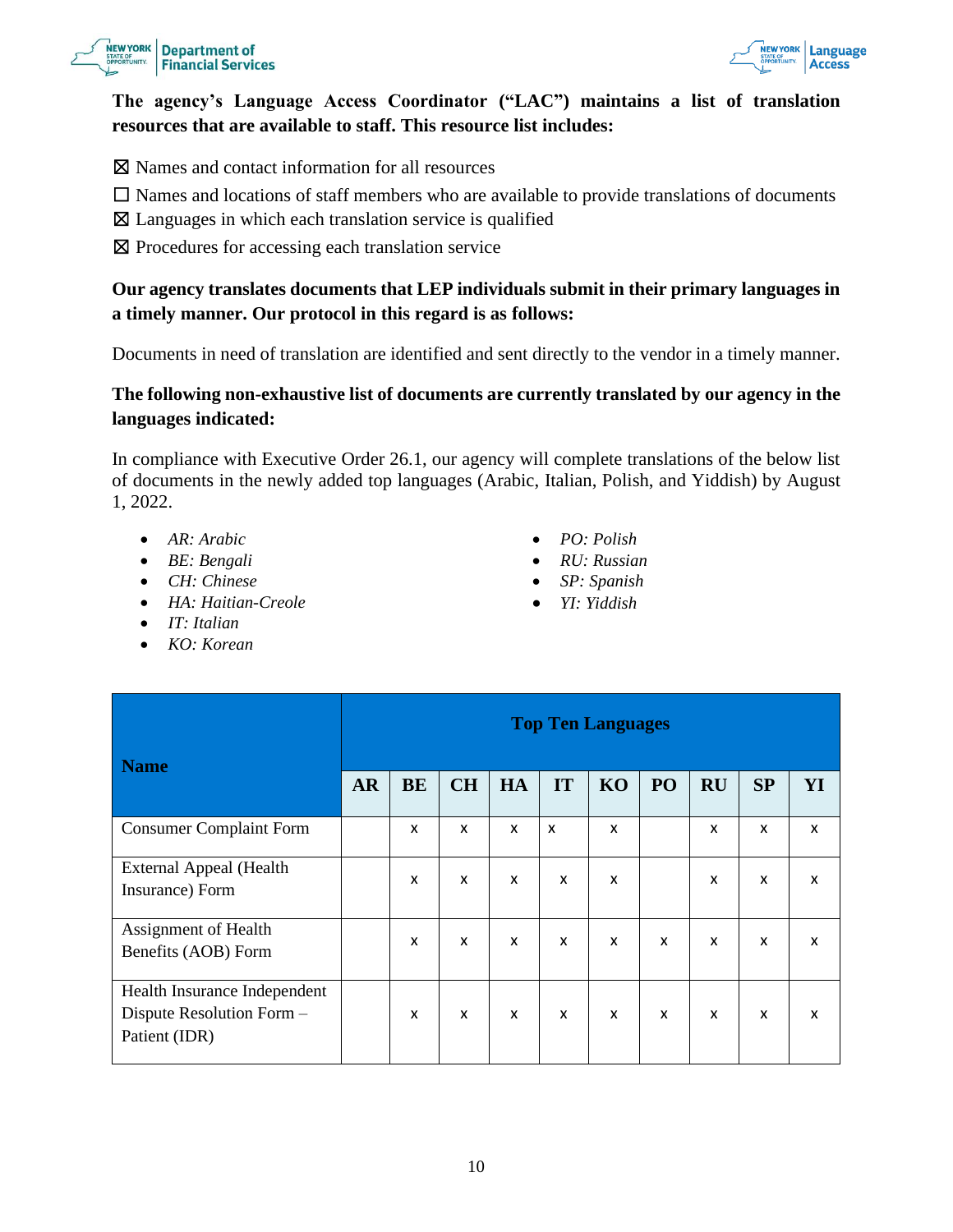



| Health Insurance Independent<br>Dispute Resolution Form -<br>Provider (IDR) | $\mathsf{x}$              |              | $\boldsymbol{\mathsf{x}}$ |   | x | x | X | X            |
|-----------------------------------------------------------------------------|---------------------------|--------------|---------------------------|---|---|---|---|--------------|
| Report Insurance Fraud Form                                                 | X                         | X            | X                         |   | X | X | X | X            |
| Report a Drug Price Spike<br>Form                                           | X                         | X            | X                         |   | X | X | X | X            |
| Student Borrower Bill of<br><b>Rights</b>                                   | X                         | X            | X                         |   | X | X | X | X            |
| Foreclosure Bill of Rights                                                  | X                         | X            | X                         | X | x | X | X | X            |
| <b>Bail Bond Statement of Rights</b>                                        | $\mathsf{x}$              | $\mathsf{x}$ | $\mathsf{x}$              |   | x | X | X | X            |
| Reverse Mortgage Notice of<br>Pre-Foreclosure                               | $\boldsymbol{\mathsf{x}}$ | X            | X                         | X | X | X | X | $\mathsf{x}$ |
| Bail Bond Receipt 1                                                         | $\mathsf{x}$              | X            | $\mathsf{x}$              |   | X | X | X | X            |
| <b>Bail Bond Receipt 2</b>                                                  | X                         | X            | X                         |   | X | X | X | X            |

New documents identified for translation after the signing of this Plan and before the 2-year reassessment will be translated in a timely manner.

# **The process for ensuring that translations are accurate and incorporate commonly used words is as follows:**

The DFS, through its vendor (where applicable), will ensure that proofing/editing for correctness and cultural sensitivity are a component of the translation services provided by any vendor under contract as part of the publication process. DFS will also ensure that plain language is used in materials produced before translation to ensure information is accessible to a range of literacy levels.

<span id="page-10-0"></span>

**The person in the agency who is responsible for training staff in language access services is:** Anna Lukachik, Training Director.

#### **The staff training includes the following components:**

 $\boxtimes$  The agency's legal obligations to provide language access services

- ☒ The agency's resources for providing language access services
- $\boxtimes$  How to access and work with interpreters
- ☒ Cultural competence and cultural sensitivity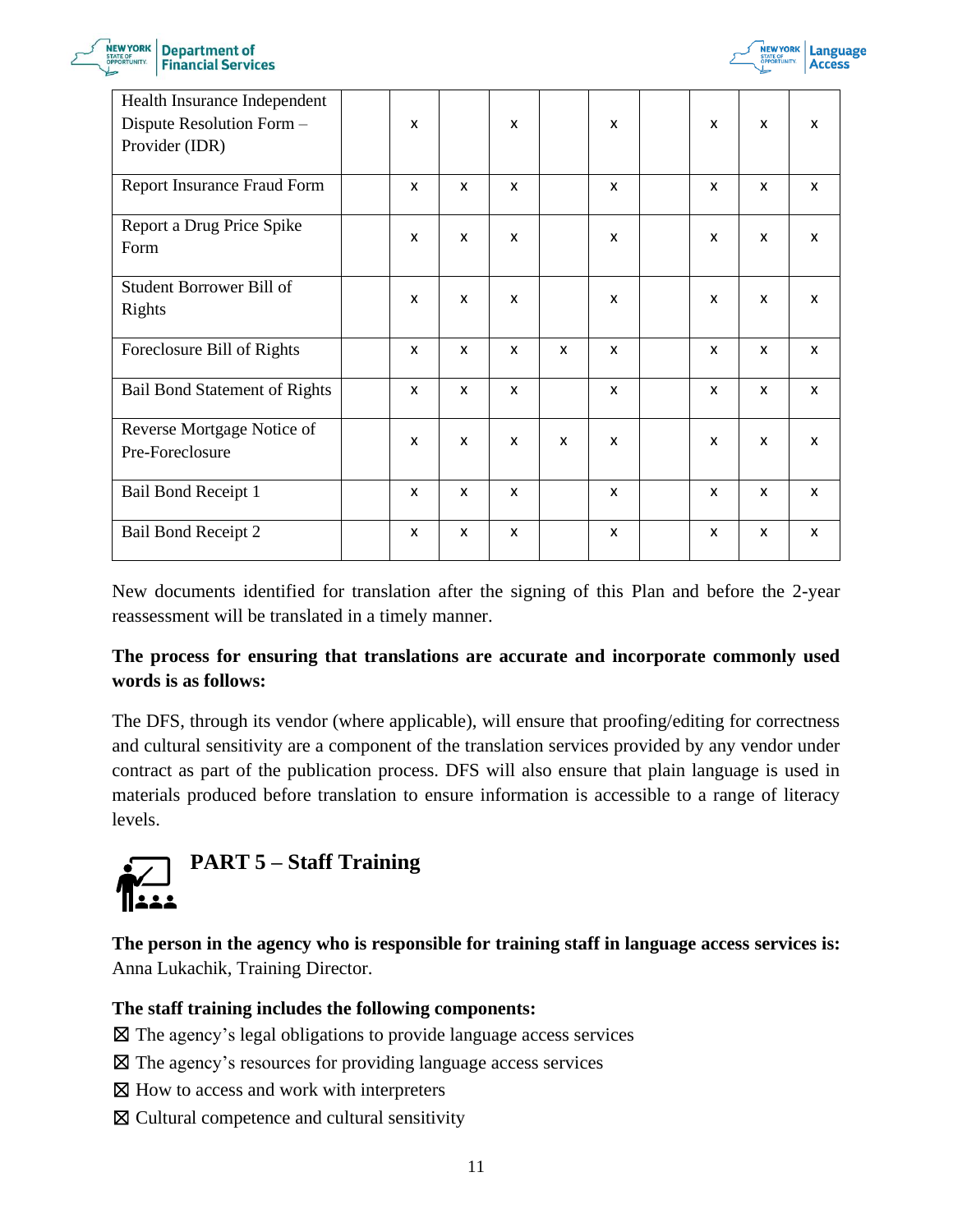



⊠ How to obtain translation services

☒ Maintaining records of language access services provided to LEP individuals

#### **The methods and frequency of training are as follows:**

Yearly online training via the Statewide Learning Management System ("SLMS"). Additional DFS-Specific Training on DFS procedures and processes has been posted to SLMS as an additional required mandatory language assistance training module. Refresher courses will be given to staff as required and new staff will be trained upon entrance.

# <span id="page-11-0"></span>**PART 6 – Monitoring the Plan and Responding to Complaints**

#### **A. Monitoring**

# **Our agency's Language Access Coordinator ("LAC") will monitor implementation of the Plan to make sure we are in compliance. Our protocols in this regard are as follows:**

The LAC will monitor utilized services reports by collecting all data annually for the Annual Monitoring Report and by requiring Consumer Assistance staff to forward all language access complaints directly to the LAC. The LAC will report, at least annually, to the Superintendent on the implementation of the LAP.

#### **B. Complaints**

**We provide information to the public in at least the top ten most commonly spoken non-English languages in the state, advising members of the public of their right to file a complaint if they feel that they have not been provided adequate language access services or have been denied access to services because of their limited English proficiency. We do not retaliate or take other adverse action because an individual has filed a language access complaint.** 

# **We display information on the right to file a complaint, and the procedures for filing a complaint, in the following manner:**

The standardized complaint forms, along with the procedures for filing a complaint, are available in all ten languages in our public offices upon request. They are also available for download or online submission through our website. Additionally, information on the right to file a complaint is posted in the top ten languages on our website and in our offices in areas where it can be easily seen by the public.

## **We handle complaints made to the agency regarding the provision of language assistance services in the following manner:**

All staff are trained to know that any complaint received regarding access to language assistance, must be immediately forwarded to the agency's Language Access Coordinator. The Language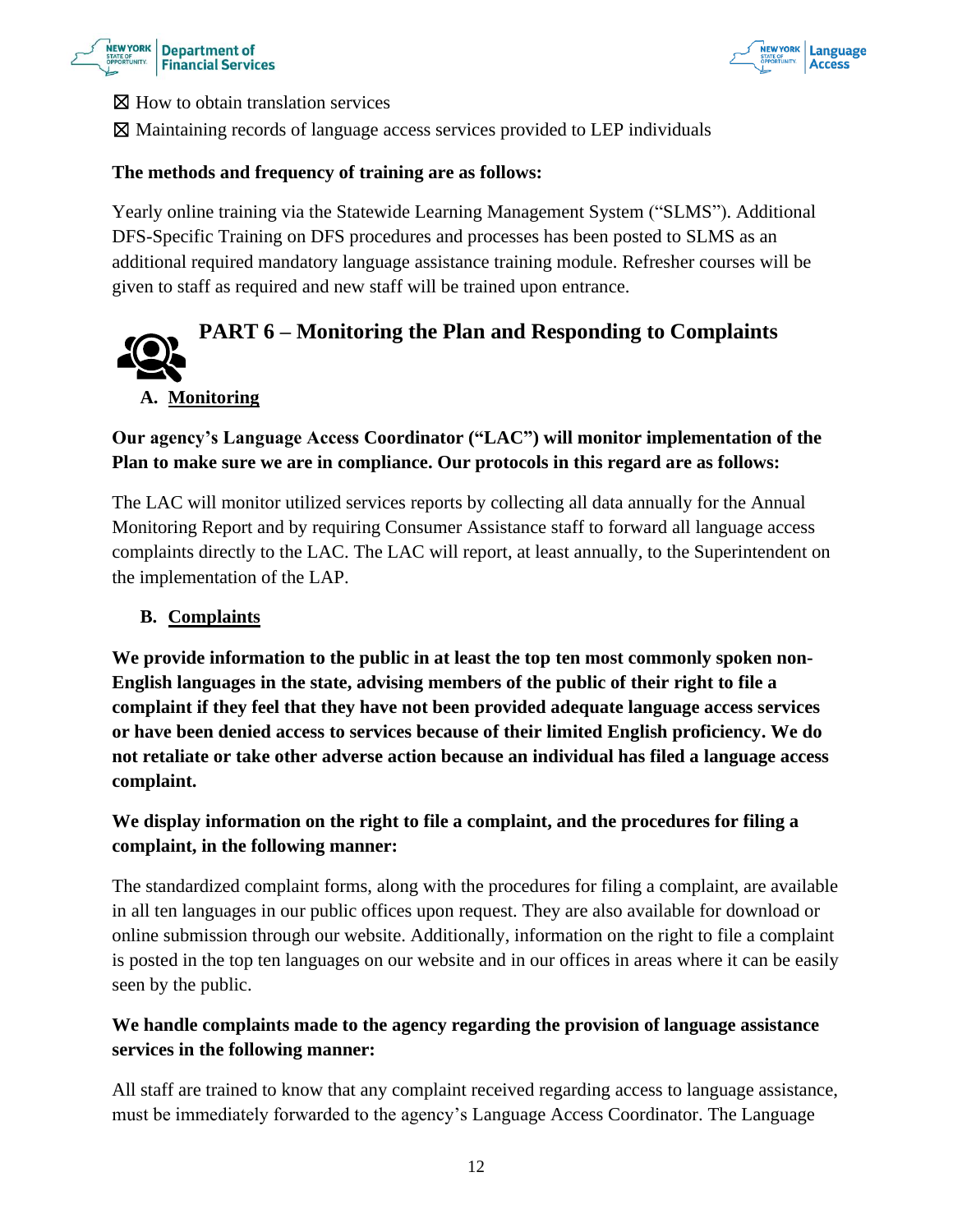



Access Coordinator then confers directly with the Public Information Officer to address the complaint. Complaints about language access will be addressed as expeditiously as possible.

<span id="page-12-0"></span>All complaints must be timely forwarded to the Statewide Language Access Coordinator,